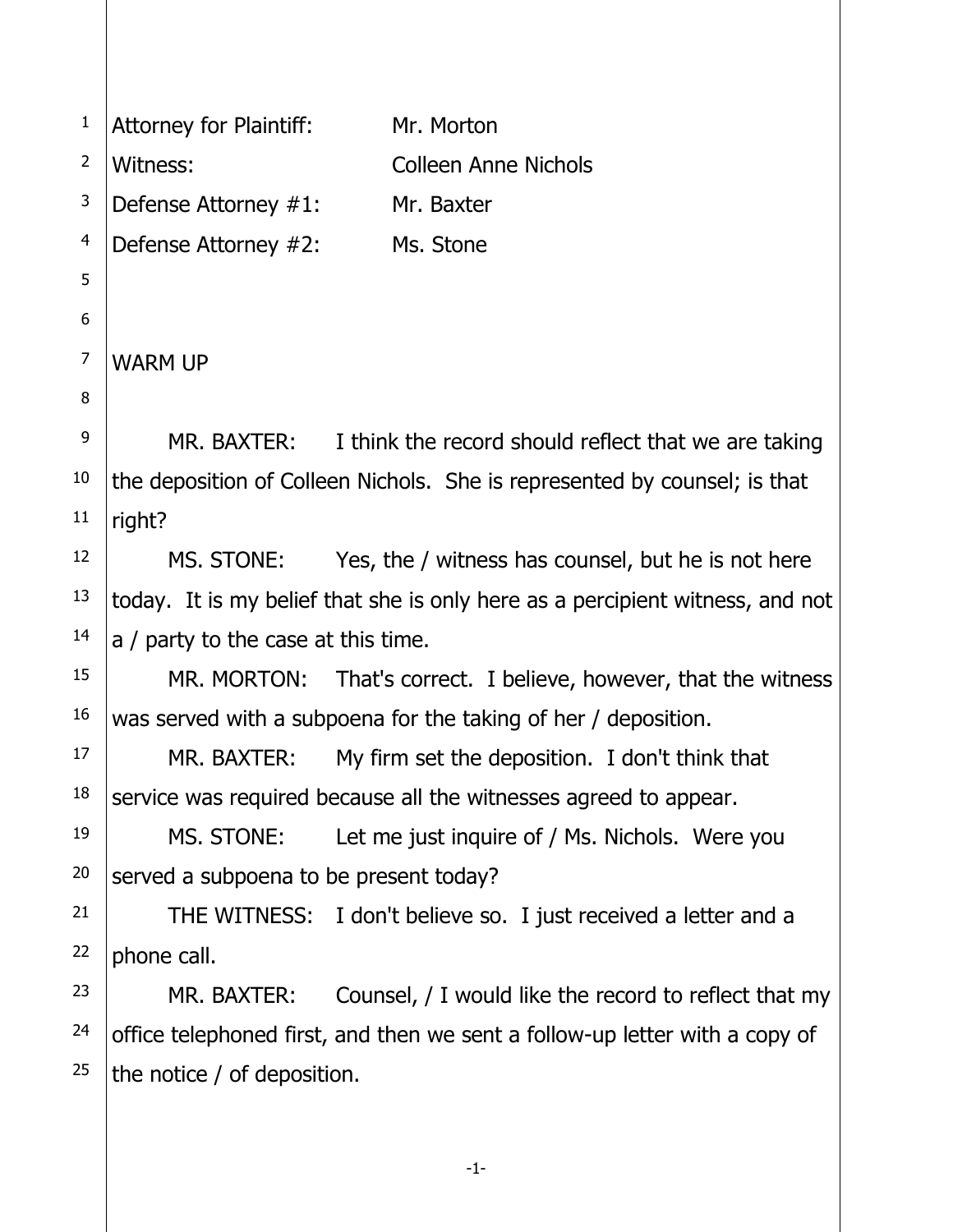MR. MORTON: My mistake. I thought the witness was not appearing voluntarily and required a subpoena. I apologize.

MR. BAXTER: That's fine. I would just like to / state for the record that Ms. Nichols, although not a party to this present action, may at some time in the future become a party / to a different action arising out of the same incident, and that is why I told her to consider having counsel present at her deposition. /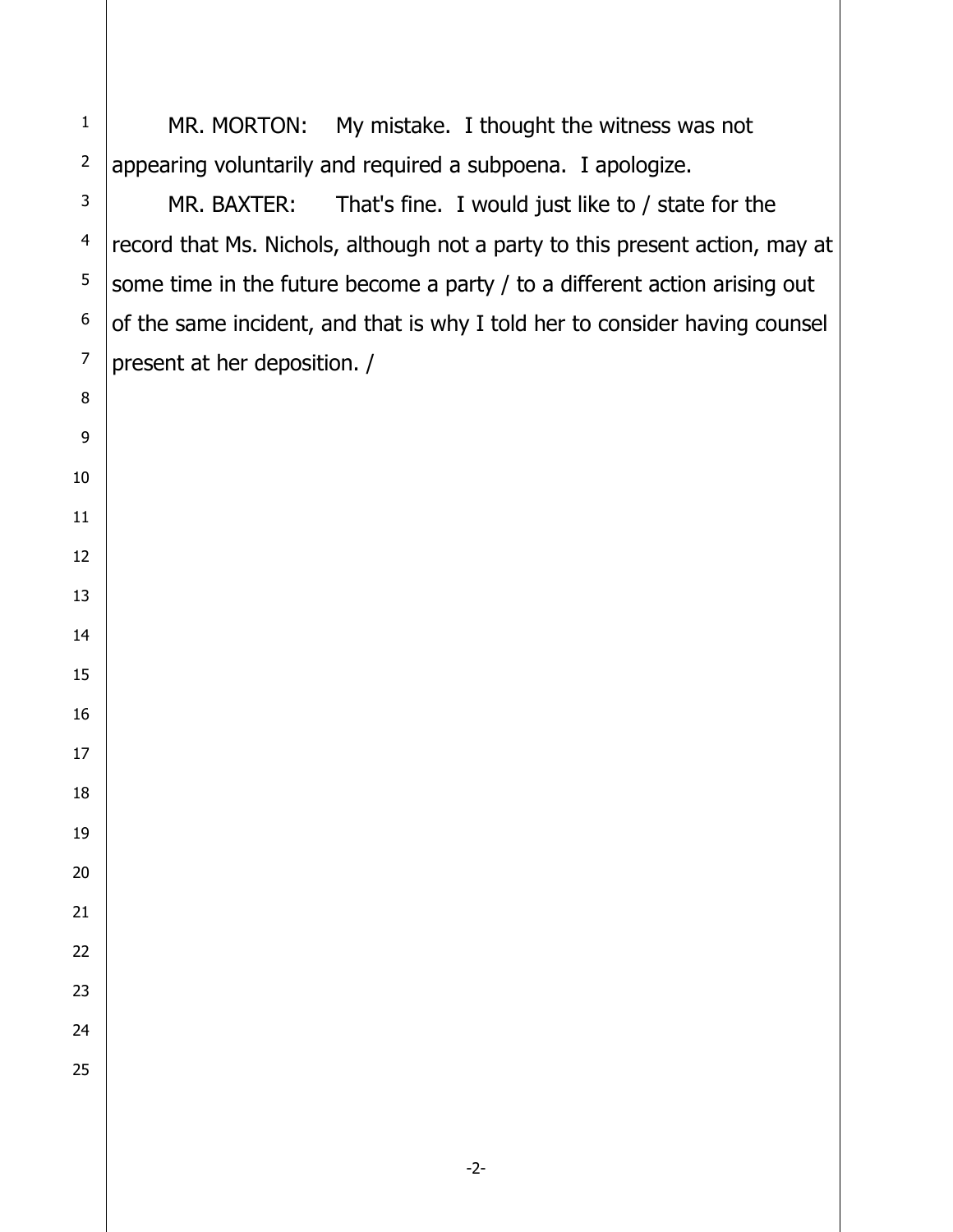EXAM

1

2

3

4

5

6

7

8

9

MS. STONE: That is correct. She has retained an attorney to protect her interests but has chosen not to have him here for this proceeding.

Is that / your understanding also, Ms. Nichols?

THE WITNESS: Yes. I don't anticipate a suit against me because I didn't hit anybody, but I did consult a lawyer to / advise me on this matter, yes.

10 11 MS. STONE: But you chose not to have a lawyer here today; right?

THE WITNESS: Yes, ma'am, since I am not a party / to this action.

MR. MORTON: Well, I know that I have some questions for you, as I am sure other counsel do, as well. We will try / not to keep you here all day.

16 17 MR. BAXTER: I guess we should begin by stating appearances for the record.

18 MR. MORTON: Thank you. My name is Brian Morton, / and I represent the plaintiff in this action, Cheri Hartford.

20 21 MR. BAXTER: I am Steven Baxter, and I am representing one of the named defendants, Andrew Stanford.

-3-

22 MS. STONE: Yes. Just for the record, I am Deborah Stone representing Bob Workman, a defendant.

15

19

23

24

25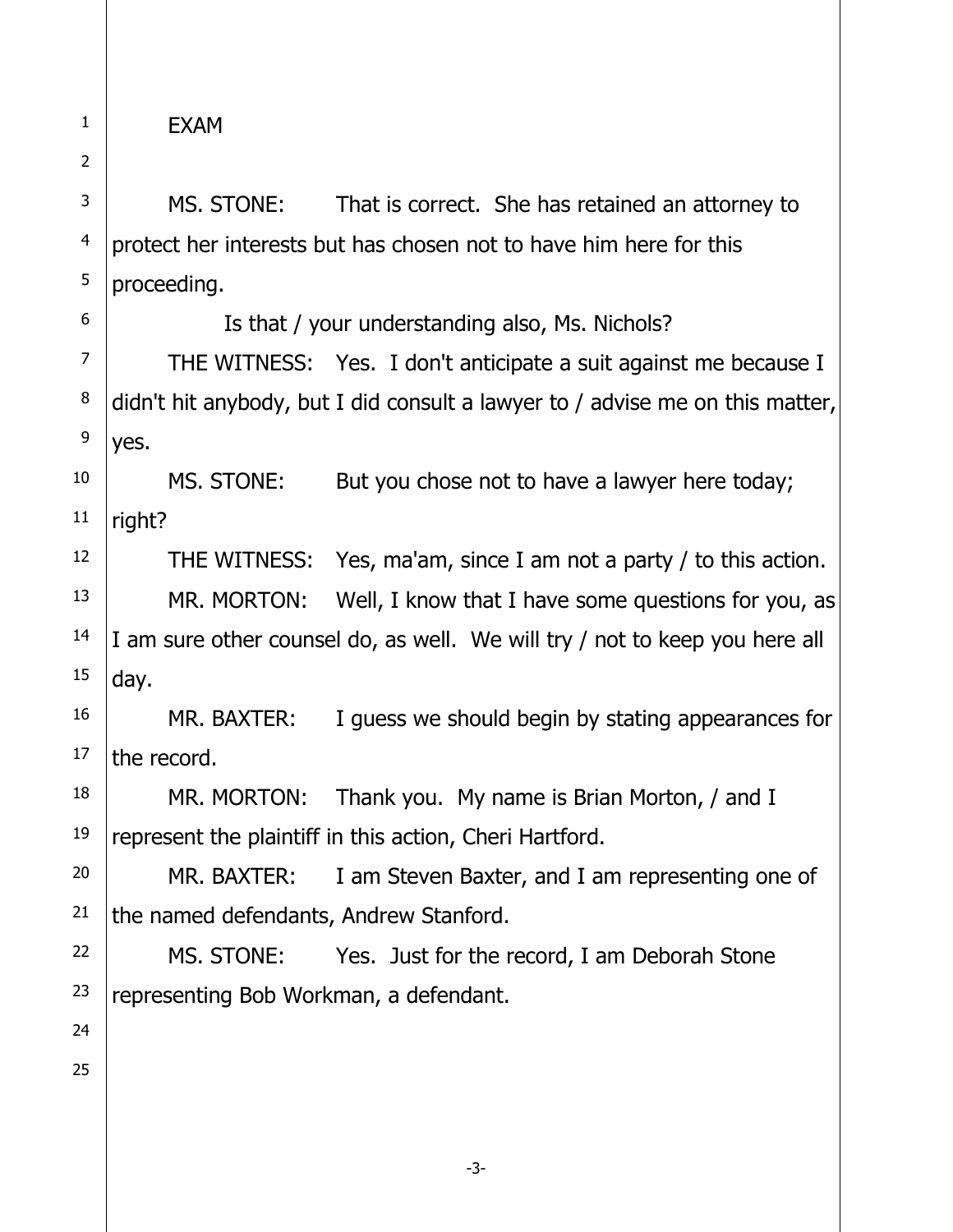1 2 3 4 5 6 7 8 9 10 11 12 13 14 15 16 17 18 19 20 21 22 23 24 25 MR. BAXTER: Before I begin my questioning, let me just inquire, Ms. Nichols, / have you had sufficient time to read and sign the deposition preamble explaining the procedure we are going to follow today? THE WITNESS: Yes, I believe so. / I have signed it and dated it, as well. MR. MORTON: Let's just have it marked as an exhibit to the deposition, and then we will have / it attached to the original. MR. BAXTER: Yes. That is usually my practice. Thank you. That will be the first exhibit to the Nichols depo. If there / is no objection, and since the witness has been sworn, I would like to commence questioning. MR. MORTON: No objection. Please proceed. MS. STONE: Ms. Nichols, just relax and / try to answer the questions posed to you. If you have any problems, just let us know and we will allow you to take a / break. Let us know if you don't understand any question. THE WITNESS: All right. Thank you. I'm ready. EXAMINATION BY MR. BAXTER: Q. Ms. Nichols, let's begin by having you state your / full name for the record. A. My name is Colleen Anne Nichols. Q. You have reviewed the preamble regarding the rules that we follow during the deposition, / have you not? A. Yes, I have. Q. Do you have any questions about that?

-4-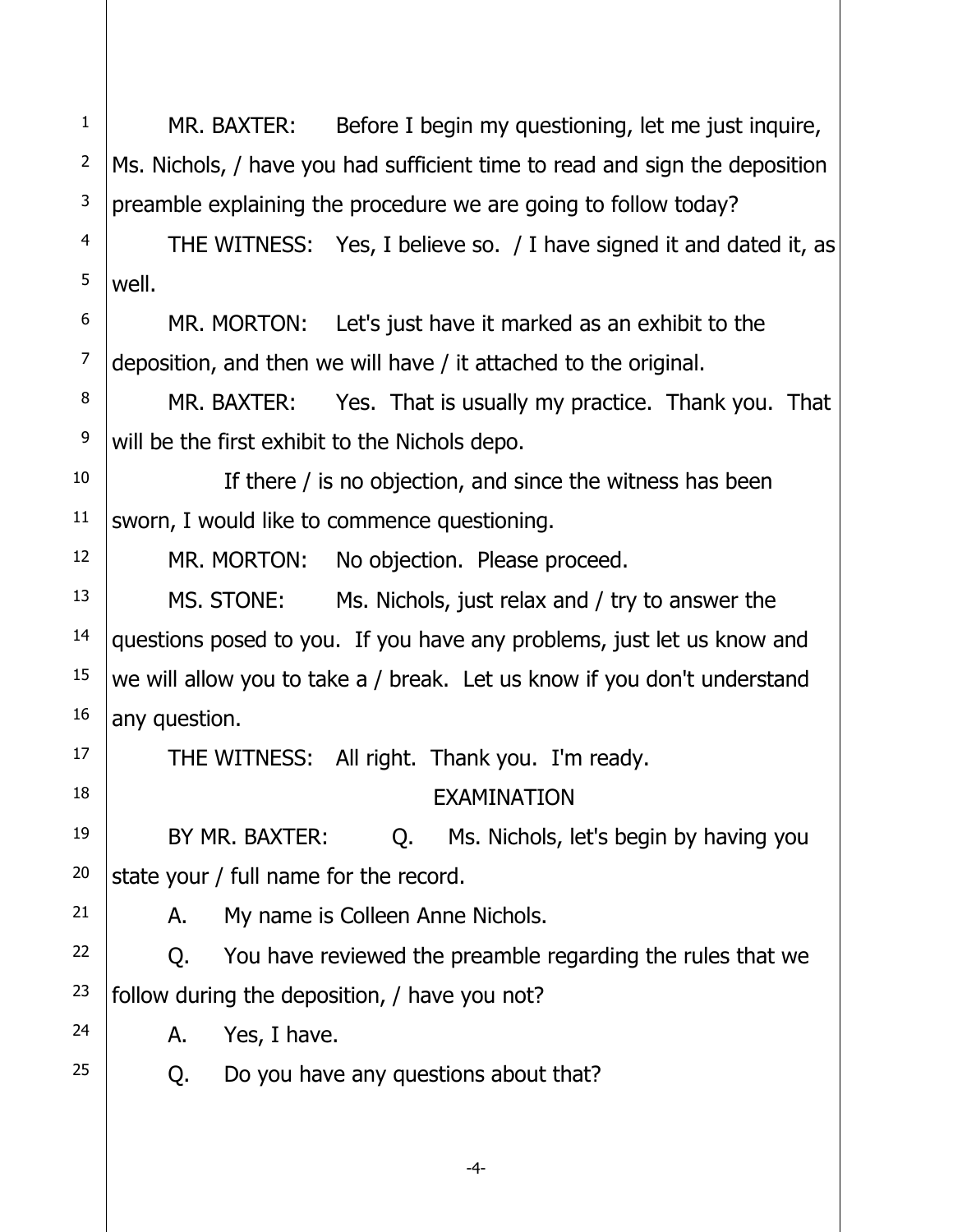| $\mathbf 1$      | А.           | No. I understand the process and I am ready to answer |
|------------------|--------------|-------------------------------------------------------|
| $\overline{c}$   | questions. / |                                                       |
| 3                |              |                                                       |
| $\overline{4}$   |              |                                                       |
| 5                |              |                                                       |
| $\boldsymbol{6}$ |              |                                                       |
| $\boldsymbol{7}$ |              |                                                       |
| $\bf 8$          |              |                                                       |
| 9                |              |                                                       |
| $10\,$           |              |                                                       |
| $11\,$           |              |                                                       |
| $12\,$           |              |                                                       |
| 13               |              |                                                       |
| 14               |              |                                                       |
| $15\,$           |              |                                                       |
| $16\,$           |              |                                                       |
| $17\,$           |              |                                                       |
| ${\bf 18}$       |              |                                                       |
| $19\,$           |              |                                                       |
| $20\,$           |              |                                                       |
| 21               |              |                                                       |
| 22               |              |                                                       |
| 23               |              |                                                       |
| 24               |              |                                                       |
| 25               |              |                                                       |
|                  |              |                                                       |
|                  |              |                                                       |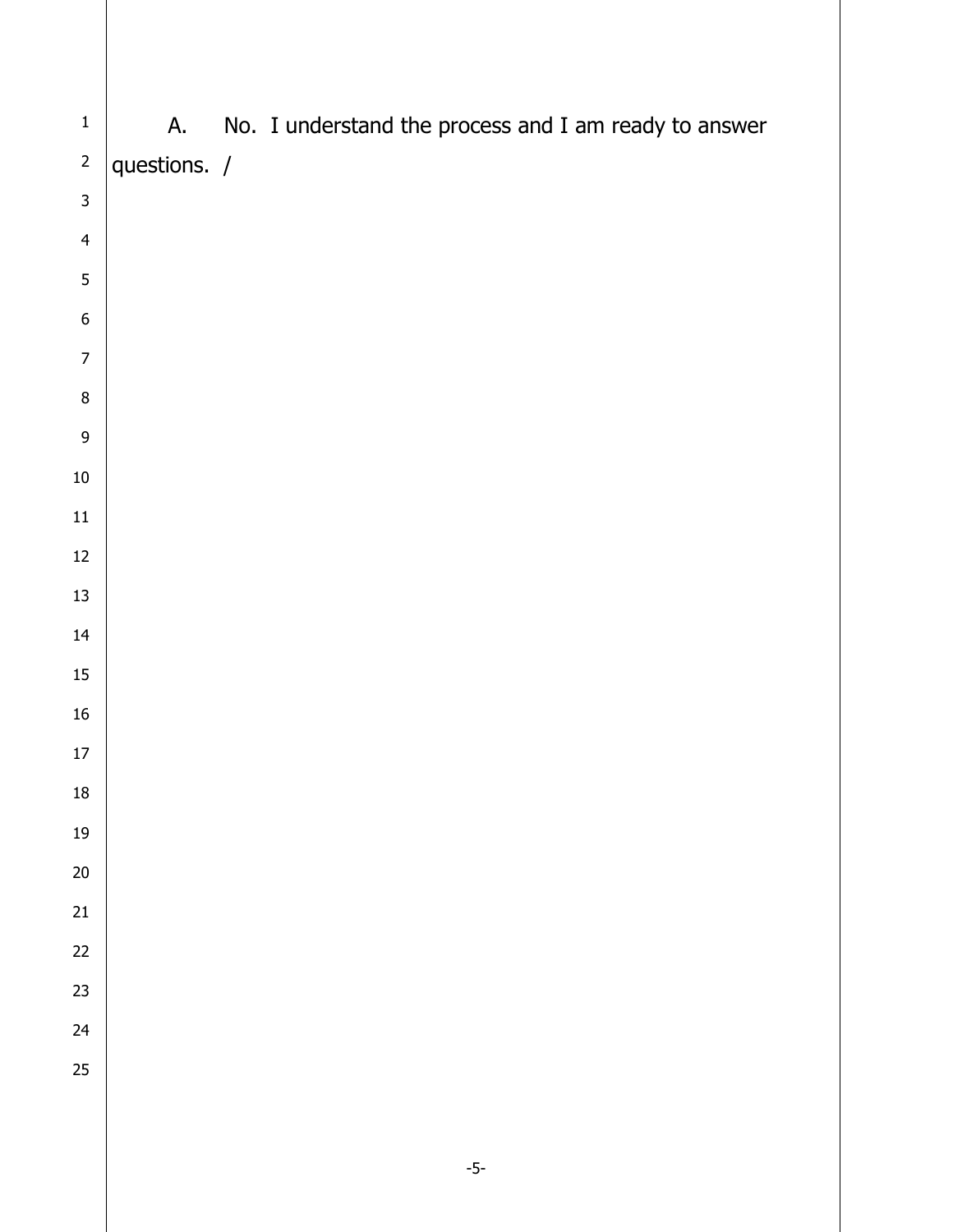1 BEGIN TYPING

2 3 4 5 6 7 8 9 10 11 12 13 14 15 16 17 18 19 20 21 22 23 24 25 BY MR. BAXTER: C. All right. Then I will get right to it. THE WITNESS: That's fine. Q. We will be asking about an accident that occurred last year. A. Okay. Q. All right. / Let's get to the heart of my questions, then. Are you familiar with the events leading up to the pending lawsuit? A. I believe so. Q. On / the date of September 3 last year, were you witness to an automobile accident involving numerous vehicles? A. Yes, I was. Q. Do you remember approximately what / time the accident occurred? A. If I am not mistaken, it would be right before noon. Q. Is there a special reason why you recall the time? / A. Well, I know because I was on my way to an appointment and the time was getting close for me. I was supposed to be / there at 12:30. Had it not been for the accident, I would have made it. Q. Okay. When you say approximately before noon, do you / mean minutes before noon, or hours before? A. I mean it was approximately 11:45 or 11:50. Q. All right. Now, where were you traveling from / on that particular date and that time?

-6-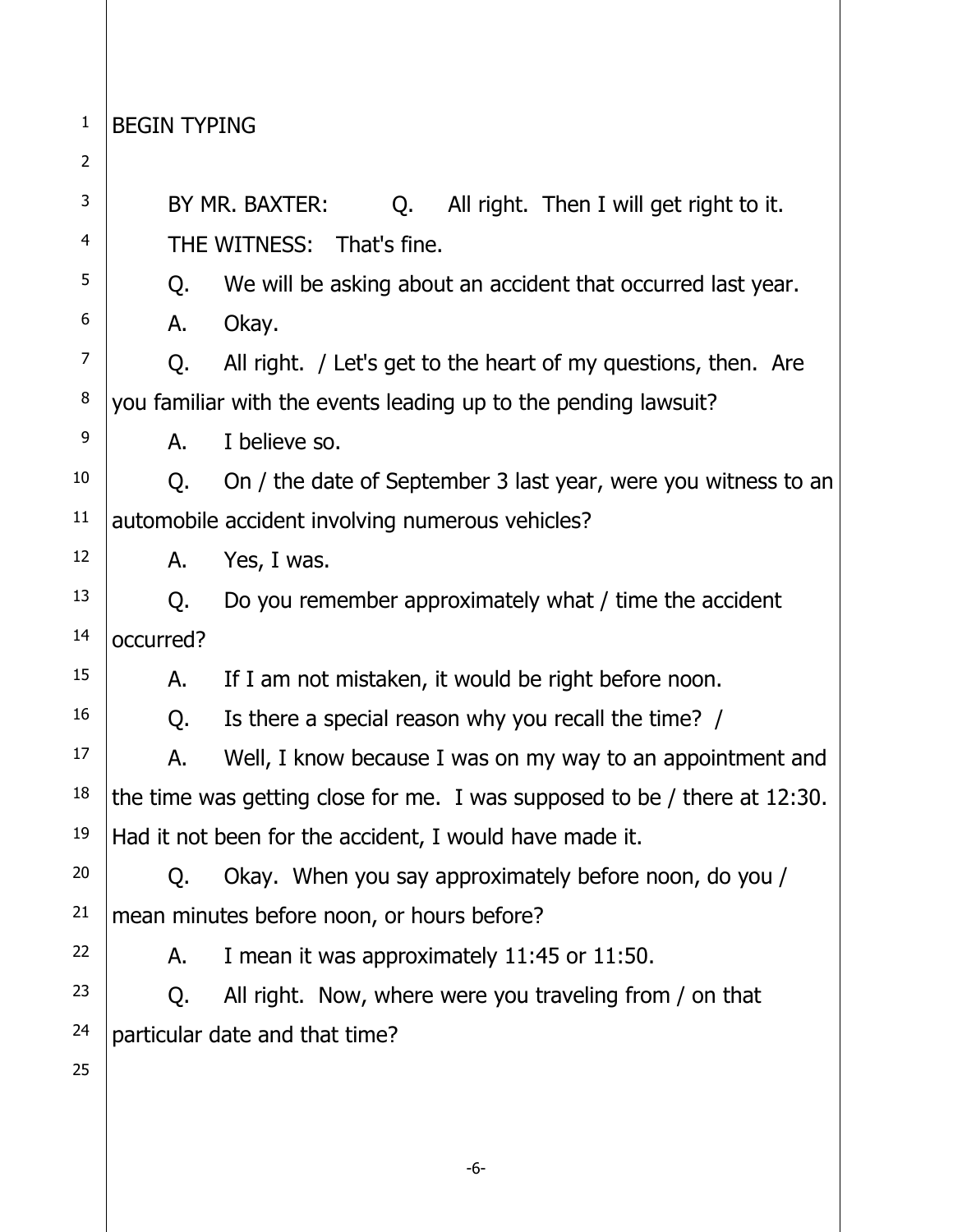1 2 A. I had left my home in Fullerton and was heading down Harbor Street towards the beach.

3 4 5 Q. What was / it that first attracted your attention to the fact that -- well, strike that. Let me inquire about something else first. Were you driving or walking / at the time of the accident?

A. I was inside my car. I was driving.

Q. What is the make and model of your automobile?

A. At the / time of the accident I drove a Chevrolet sedan.

9 10 Q. How long prior to the accident had you been driving that vehicle?

11 12 MR. MORTON: Excuse me. Do you / mean that specific day, or how long she had owned the sedan?

13 14 MR. BAXTER: I asked how long she had been driving the car. If it wasn't / clear, I meant that day.

15 16 MR. MORTON: How long had she been driving that car that day? MR. BAXTER: Yes.

MS. STONE: You can answer the question.

18 THE WITNESS: I had errands to / run and started doing that around 9:00 in the morning. I had made a couple stops, but I would say about two hours.

21 22 BY MR. BAXTER: Q. Is / that the vehicle that you normally or regularly drive?

A. Yes.

Q. Would you say that you are very familiar with that vehicle?

25

23

24

17

19

20

6

7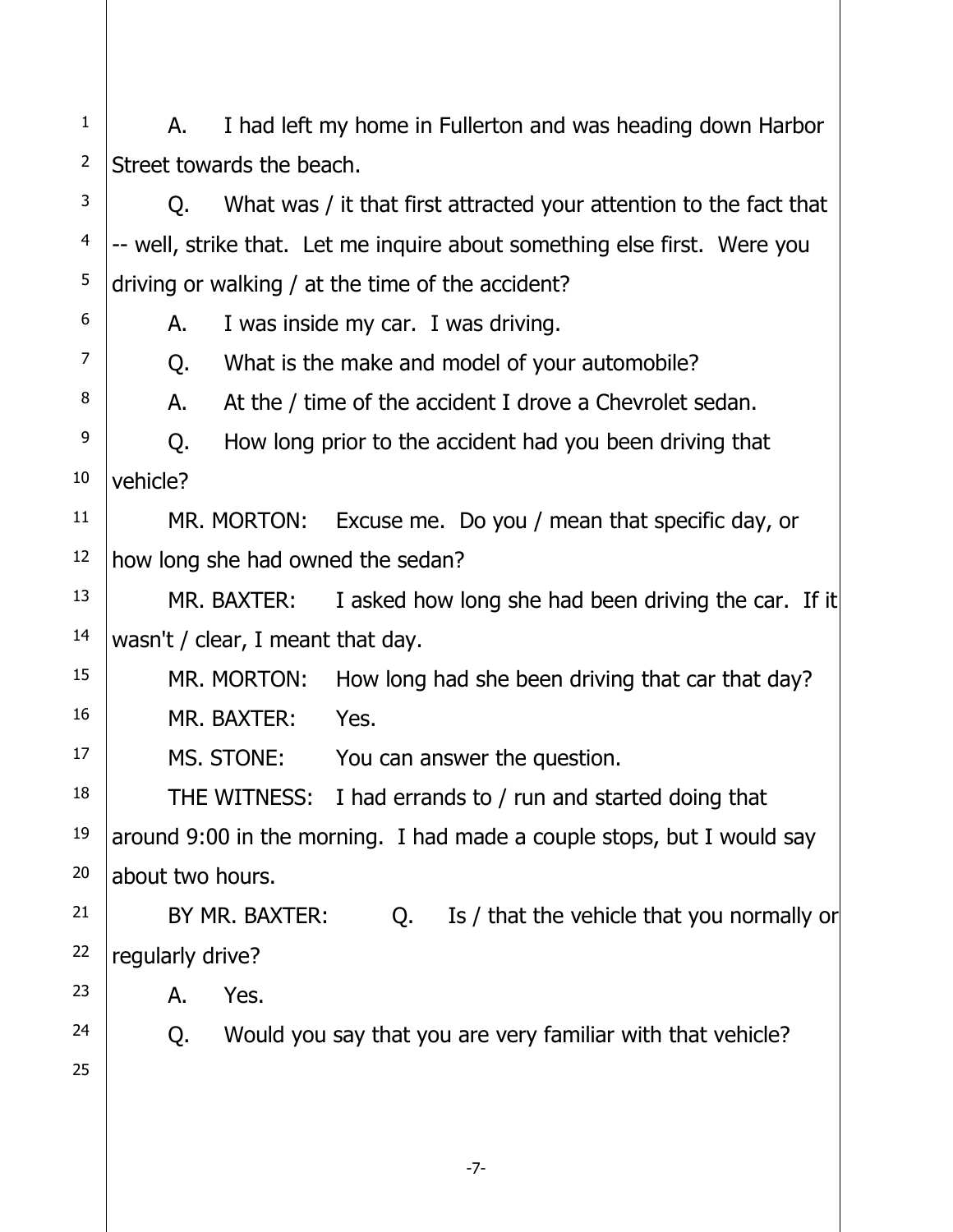1 2 3 4 5 6 7 8 9 10 11 12 13 14 15 16 17 18 19 20 21 22 23 24 25 MS. STONE: Objection. Vague. If you / could be more specific as to what you mean by "familiar." BY MR. BAXTER: C. Were you familiar with the way the car handled when you drove it? A. Yes, / I was. Q. Had you, prior to the accident, ever had a problem in operating your vehicle? A. No, I had not. It really is a reliable / car. Q. If you would, please describe what first attracted your attention to the fact that an accident was happening. A. Well, I was approaching the intersection / and I noticed that the car was not slowing down, even though the light was red for our direction. Q. Which car are you speaking of? / A. The defendant's car. I believe it is a Ford. Q. Do you know the make of the car? A. I am not sure what you mean by / that. MR. MORTON: Counsel means what kind of vehicle it is, whether it was a truck or sedan, you know. THE WITNESS: Oh, I am sorry. The make. I / understand now. It was a red truck. BY MR. BAXTER: Q. Where was the car -- excuse me. Where was the truck when you first noticed it? A. I would estimate / about half a block behind me. Q. All right. What directed your attention to the truck?

-8-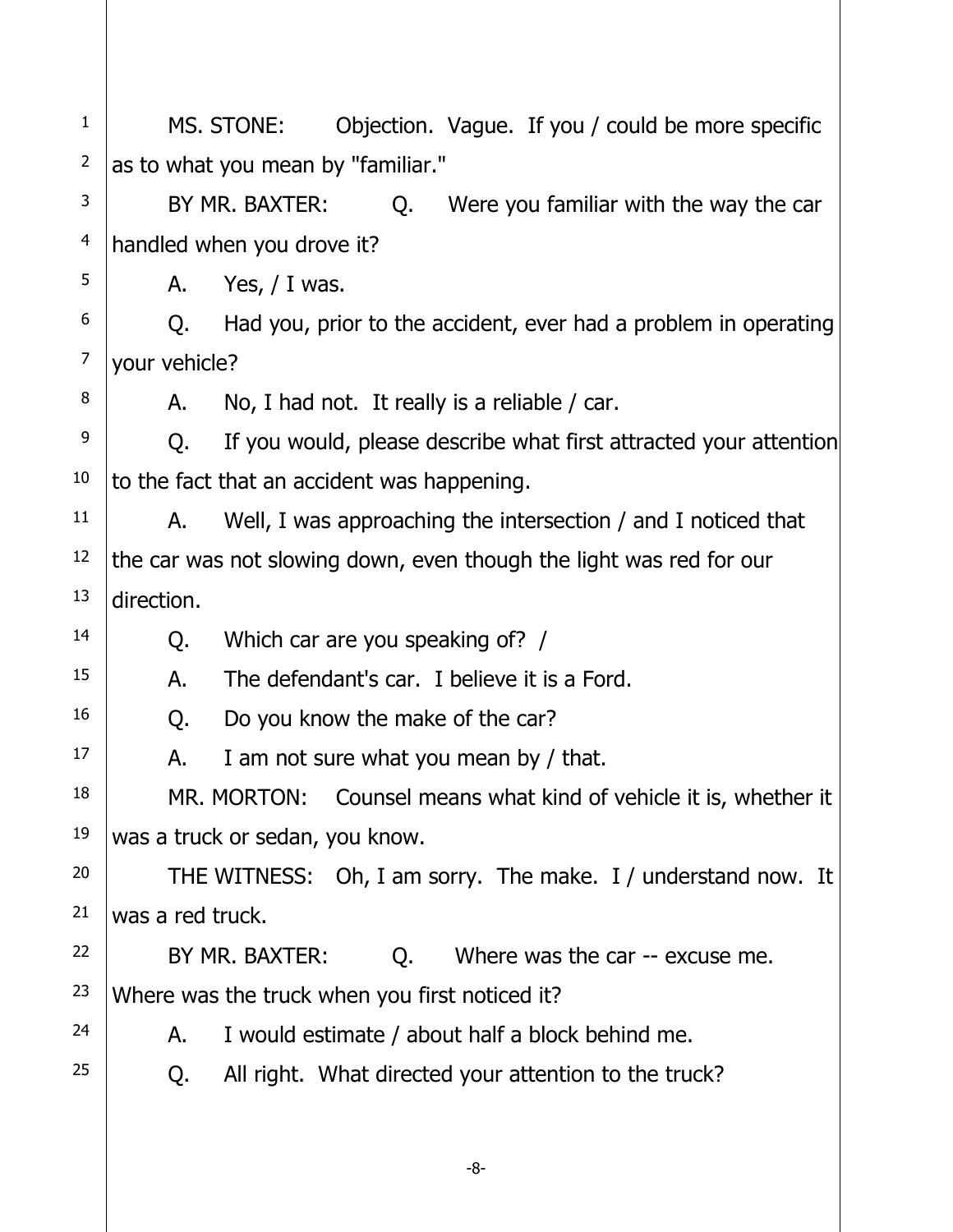1 2 A. I just always look in my mirror when I begin / to slow down, and that's how I saw it.

3 4 5 6 MS. STONE: Pardon me, Mr. Baxter. I don't usually interrupt, but I would appreciate some clarification. I believe / the witness just identified the vehicle as the defendant's truck, but we do have multiple parties in this lawsuit.

7 8 9 10 11 12 13 14 15 16 17 18 19 20 21 22 23 24 25 MR. BAXTER: You are correct. I will clear / that up. MS. STONE: Thank you. MR. MORTON: The record would be more clear if we perhaps drew a diagram. MR. BAXTER: Well, I guess we can do that now, but -- / MS. STONE: I don't need a diagram unless the witness can't identify the different vehicles by their drivers. MR. MORTON: It was just a suggestion. MR. BAXTER: Let me try to / clear it up first. MR. MORTON: All right. BY MR. BAXTER: Q. Do you know who was driving that truck that was behind you approaching the intersection? A. I believe that was / Mr. Workman. Q. All right. Was he directly behind you when you first noticed him? A. Correct. Q. What did you proceed to do then? A. Well, he wasn't / going to stop, so I changed lanes to get away from a collision.

-9-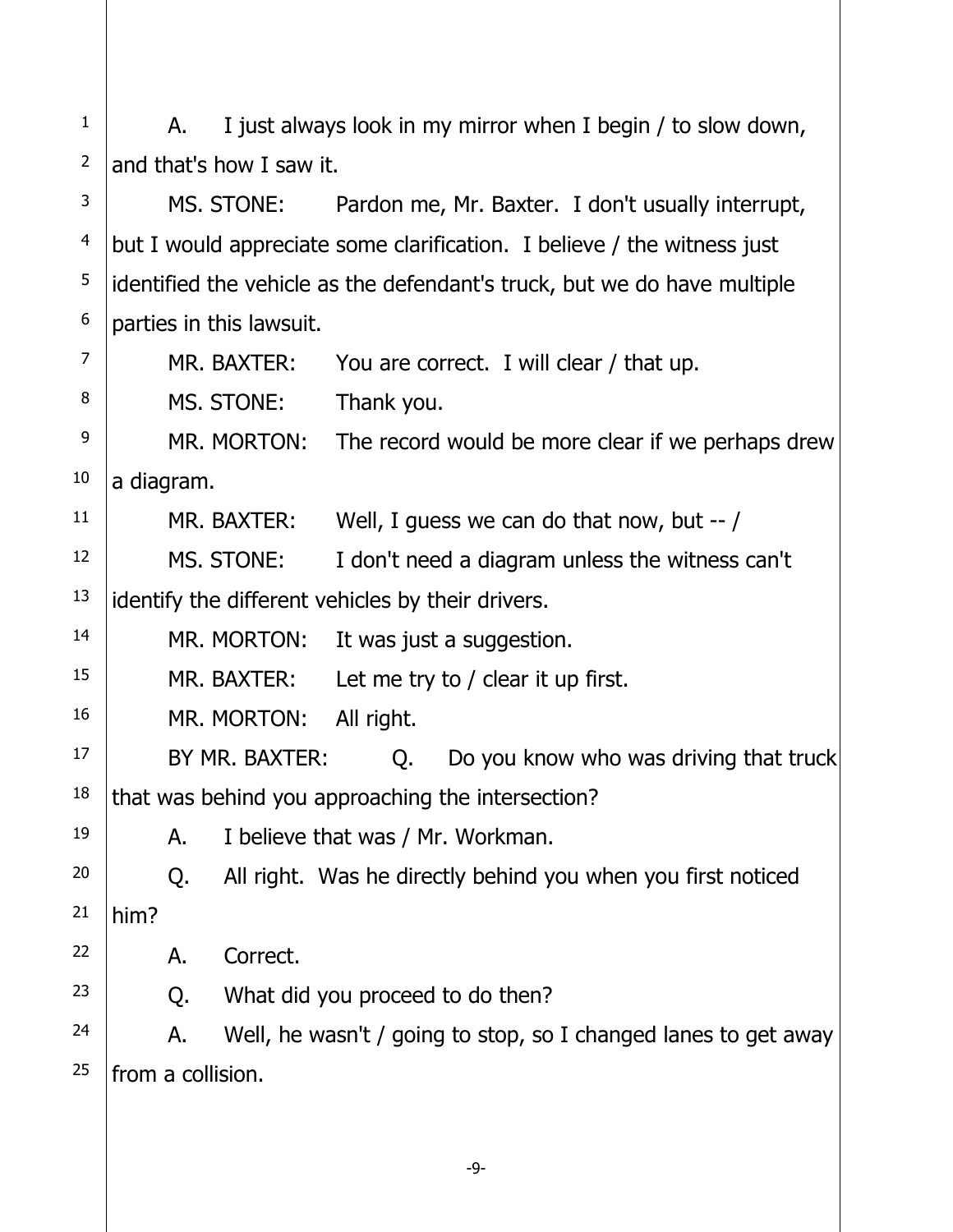1 2 MS. STONE: Objection. Speculation as to whether he was going to stop.

3 4 MR. MORTON: That's the / opinion of the witness. She can render her opinion.

5 6 MS. STONE: The question was what happened next, not what her opinion is of what my client was / or was not going to do.

MR. BAXTER: Your objection is noted for the record.

8 BY MR. BAXTER: Q. Ms. Nichols, what did you do at that time when you saw / that Mr. Workman was not going to stop for the red light?

11

12

13

14

17

18

7

9

10

MS. STONE: Objection. Leading and calling for a conclusion. MR. MORTON: You can answer the question.

THE WITNESS: I / changed lanes because, in my opinion, I didn't think he was going to stop and I didn't want to be involved.

15 16 BY MR. BAXTER: Q. Then what happened next / that you recall?

A. I was proceeding to stop, and I heard and saw the truck crash into the car that had been directly ahead of / me before I switched lanes.

19 20 Q. Would that be the Chevrolet automobile that Mr. Stanford was driving?

21 22 A. If Mr. Stanford was driving the blue car, yes, / that would be the one.

23 24 MR. MORTON: Perhaps the record could reflect which automobile the parties were driving, and that way it would be clear.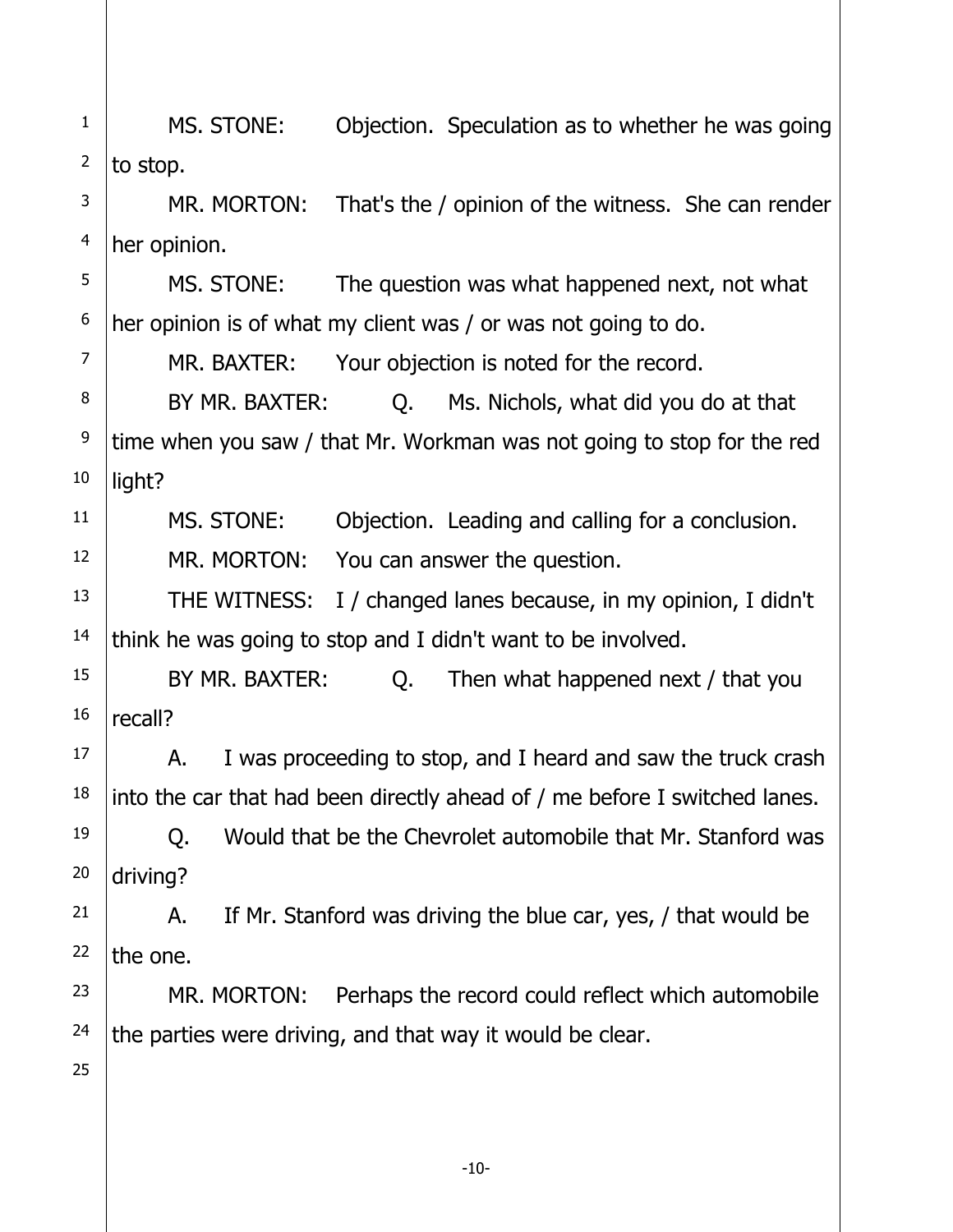| $\mathbf{1}$   |                                                          | MS. STONE:     |                                   | I would / prefer that we test the recollection of the              |
|----------------|----------------------------------------------------------|----------------|-----------------------------------|--------------------------------------------------------------------|
| $\overline{2}$ | witness as to that subject.                              |                |                                   |                                                                    |
| 3              |                                                          |                |                                   | MR. MORTON: Very well. I will cover that in my examination of      |
| 4              | the witness, / then.                                     |                |                                   |                                                                    |
| 5              |                                                          | BY MR. BAXTER: | Q.                                | Did you actually see the impact between                            |
| 6              | the red truck and the blue car?                          |                |                                   |                                                                    |
| $\overline{7}$ | Α.                                                       | Yes, I did.    |                                   |                                                                    |
| 8              | Q.                                                       |                |                                   | Did you observe anything after that initial / impact?              |
| 9              | А.                                                       | Yes, I did.    |                                   |                                                                    |
| 10             | Q.                                                       | What was that? |                                   |                                                                    |
| 11             | А.                                                       |                |                                   | I saw the blue Chevrolet being pushed into the car in front of it. |
| 12             | Q.                                                       |                |                                   | Do you recall the / make or model of that third automobile?        |
| 13             | Α.                                                       |                |                                   | I cannot be positive whether I recognized it at the time of the    |
| 14             | impact or thereafter, but it / was a dark brown old car. |                |                                   |                                                                    |
| 15             | Q.                                                       |                |                                   | Had you observed that big brown car prior to the accident?         |
| 16             | А.                                                       |                |                                   | Well, I obviously knew there was a car / there, but I couldn't     |
| 17             | tell you if I noticed what model of car it was.          |                |                                   |                                                                    |
| 18             |                                                          |                | Q. Okay. That's fair enough.      |                                                                    |
| 19             | А.                                                       |                |                                   | There was traffic that day, and / I couldn't begin to remember     |
| 20             |                                                          |                |                                   | all the different types of cars that were on the road with me.     |
| 21             |                                                          | MR. BAXTER:    |                                   | Nothing further at this time.                                      |
| 22             |                                                          | MS. STONE:     |                                   | Counsel, why / don't you go ahead with your                        |
| 23             | questions.                                               |                |                                   |                                                                    |
| 24             |                                                          |                | MR. MORTON: All right. Thank you. |                                                                    |
| 25             |                                                          |                |                                   |                                                                    |
|                |                                                          |                |                                   |                                                                    |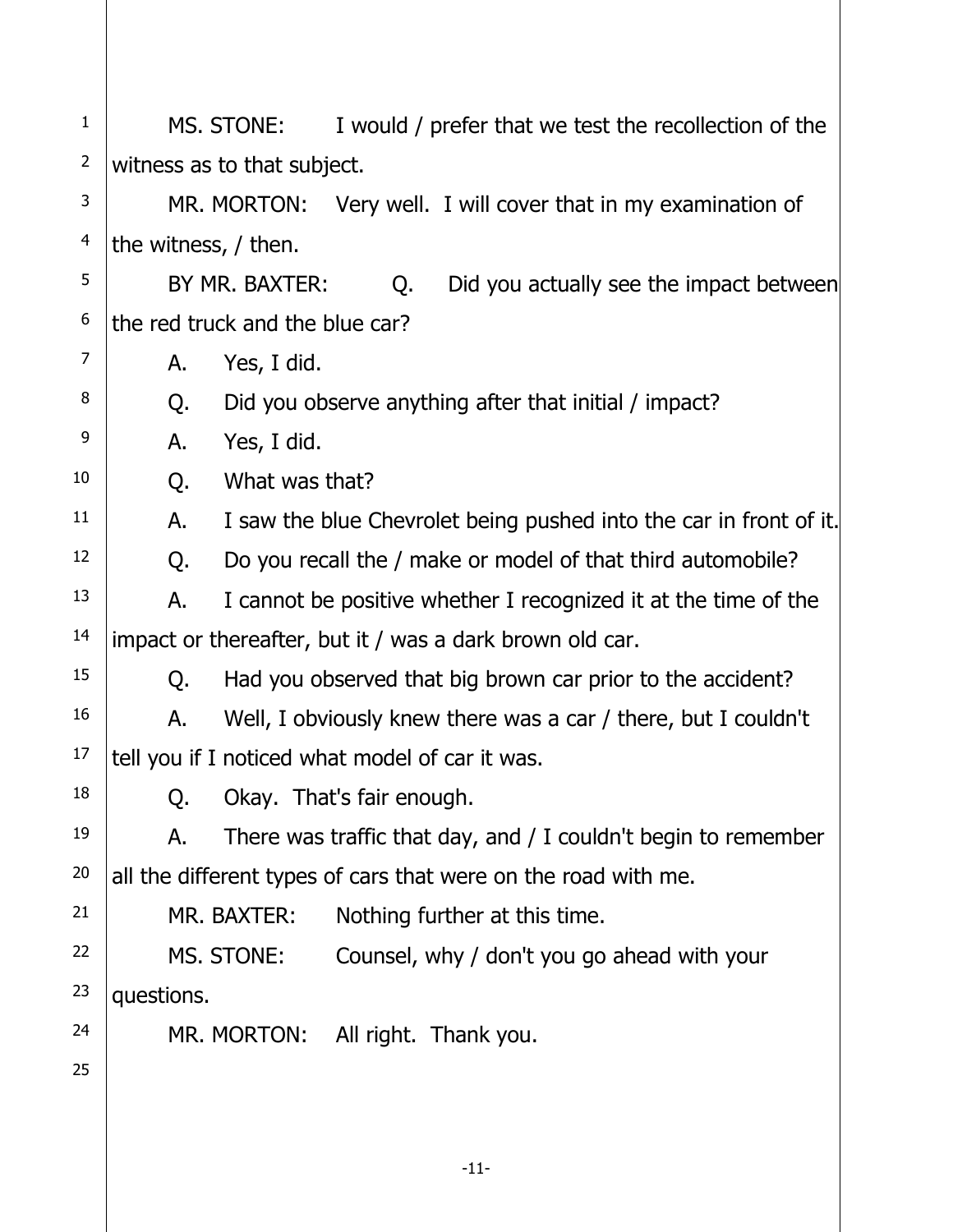| $\mathbf{1}$   | <b>EXAMINATION</b>                                                         |                                                                         |  |  |
|----------------|----------------------------------------------------------------------------|-------------------------------------------------------------------------|--|--|
| $\overline{2}$ |                                                                            | BY MR. MORTON:<br>Ms. Nichols, I represent the plaintiff in<br>Q.       |  |  |
| 3              |                                                                            | this action, Cheri Hartford. Do you know / Ms. Hartford?                |  |  |
| $\overline{4}$ | А.                                                                         | Not really. I mean, I believe I know who she is from the                |  |  |
| 5              | accident.                                                                  |                                                                         |  |  |
| 6              | Q.                                                                         | You didn't know her previous to the accident, did / you?                |  |  |
| $\overline{7}$ | А.                                                                         | I never met her.                                                        |  |  |
| 8              | Q.                                                                         | Did you converse with Ms. Hartford at the scene of the                  |  |  |
| 9              | accident?                                                                  |                                                                         |  |  |
| 10             | А.                                                                         | She was taken away from the crash in / an ambulance.                    |  |  |
| 11             | MS. STONE:<br>Objection. Nonresponsive.                                    |                                                                         |  |  |
| 12             | BY MR. MORTON:<br>Q.<br>Did you speak to Ms. Hartford after the            |                                                                         |  |  |
| 13             | crash?                                                                     |                                                                         |  |  |
| 14             | А.                                                                         | No, I did not. I didn't want to approach her alone because / I          |  |  |
| 15             | wasn't sure what I would discover.                                         |                                                                         |  |  |
| 16             | Q.                                                                         | What do you mean when you say that?                                     |  |  |
| 17             | Α.                                                                         | You should realize the impact was significant. I was not /              |  |  |
| 18             | trained in any type of emergency first aid or anything like that. I didn't |                                                                         |  |  |
| 19             | wish to get into something that -- well, I saw it happen, / and there was  |                                                                         |  |  |
| 20             | nothing I could do except telephone 911.                                   |                                                                         |  |  |
| 21             | Q.                                                                         | Did you fear that possibly a death had resulted?                        |  |  |
| 22             | Α.                                                                         | I could not testify / whether that particular thought ever              |  |  |
| 23             |                                                                            | crossed my mind, but I know that I was very thankful that I had changed |  |  |
| 24             | lanes.                                                                     |                                                                         |  |  |
| 25             |                                                                            |                                                                         |  |  |
|                |                                                                            |                                                                         |  |  |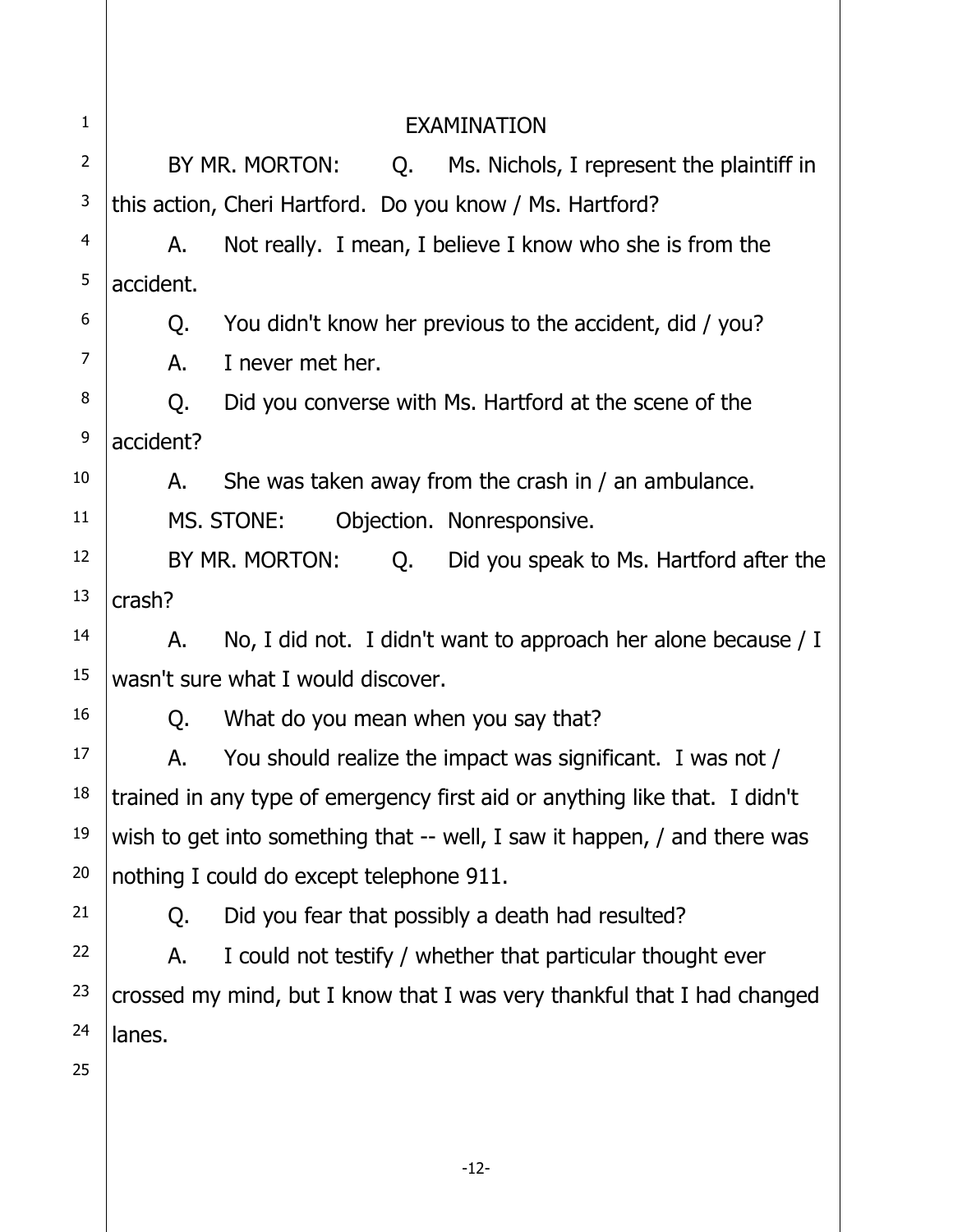| $\mathbf{1}$   | Q.                                                                         | Do you recall talking / to either Mr. Workman or Mr. Stanford at |                                                                 |  |  |
|----------------|----------------------------------------------------------------------------|------------------------------------------------------------------|-----------------------------------------------------------------|--|--|
| $\overline{2}$ | the scene of the accident?                                                 |                                                                  |                                                                 |  |  |
| 3              | А.                                                                         |                                                                  | I believe it was the driver of the old brown car that / I spoke |  |  |
| 4              | to.                                                                        |                                                                  |                                                                 |  |  |
| 5              | Q.                                                                         |                                                                  | That would be Mr. Stanford?                                     |  |  |
| 6              | Α.                                                                         | Yes, that's correct.                                             |                                                                 |  |  |
| 7              | Q.                                                                         |                                                                  | Did you speak to Mr. Workman at all, the driver of the truck?   |  |  |
| 8              | А.                                                                         |                                                                  | Nobody / could speak to him. They detained him in the back of   |  |  |
| 9              | the police cruiser.                                                        |                                                                  |                                                                 |  |  |
| 10             | Q.                                                                         |                                                                  | So the police promptly responded to the scene?                  |  |  |
| 11             | А.                                                                         |                                                                  | Yes. I dialed / 911 from my cellular phone and reported the     |  |  |
| 12             | accident.                                                                  |                                                                  |                                                                 |  |  |
| 13             | Q.                                                                         |                                                                  | Did you also call the police department?                        |  |  |
| 14             | А.                                                                         |                                                                  | No. They are sent automatically when you / call 911.            |  |  |
| 15             |                                                                            | MS. STONE:                                                       | Objection. Speculation and conjecture.                          |  |  |
| 16             |                                                                            |                                                                  | THE WITNESS: It's not a guess. That is what 911 is. It is the   |  |  |
| 17             | police department and / the paramedics.                                    |                                                                  |                                                                 |  |  |
| 18             |                                                                            | MS. STONE:                                                       | Objection. No question pending.                                 |  |  |
| 19             |                                                                            | MR. BAXTER:                                                      | Ms. Nichols, the objections are just our way to                 |  |  |
| 20             | protect the record for trial. They pertain to legal issues / to be decided |                                                                  |                                                                 |  |  |
| 21             | later by a judge.                                                          |                                                                  |                                                                 |  |  |
| 22             |                                                                            |                                                                  | THE WITNESS: Well, that's fine, but I know how the 911 system   |  |  |
| 23             | works.                                                                     |                                                                  |                                                                 |  |  |
| 24             |                                                                            | MS. STONE:                                                       | My objection is made for / the record as speculation            |  |  |
| 25             |                                                                            | and lack of foundation.                                          |                                                                 |  |  |
|                |                                                                            |                                                                  |                                                                 |  |  |
|                |                                                                            |                                                                  |                                                                 |  |  |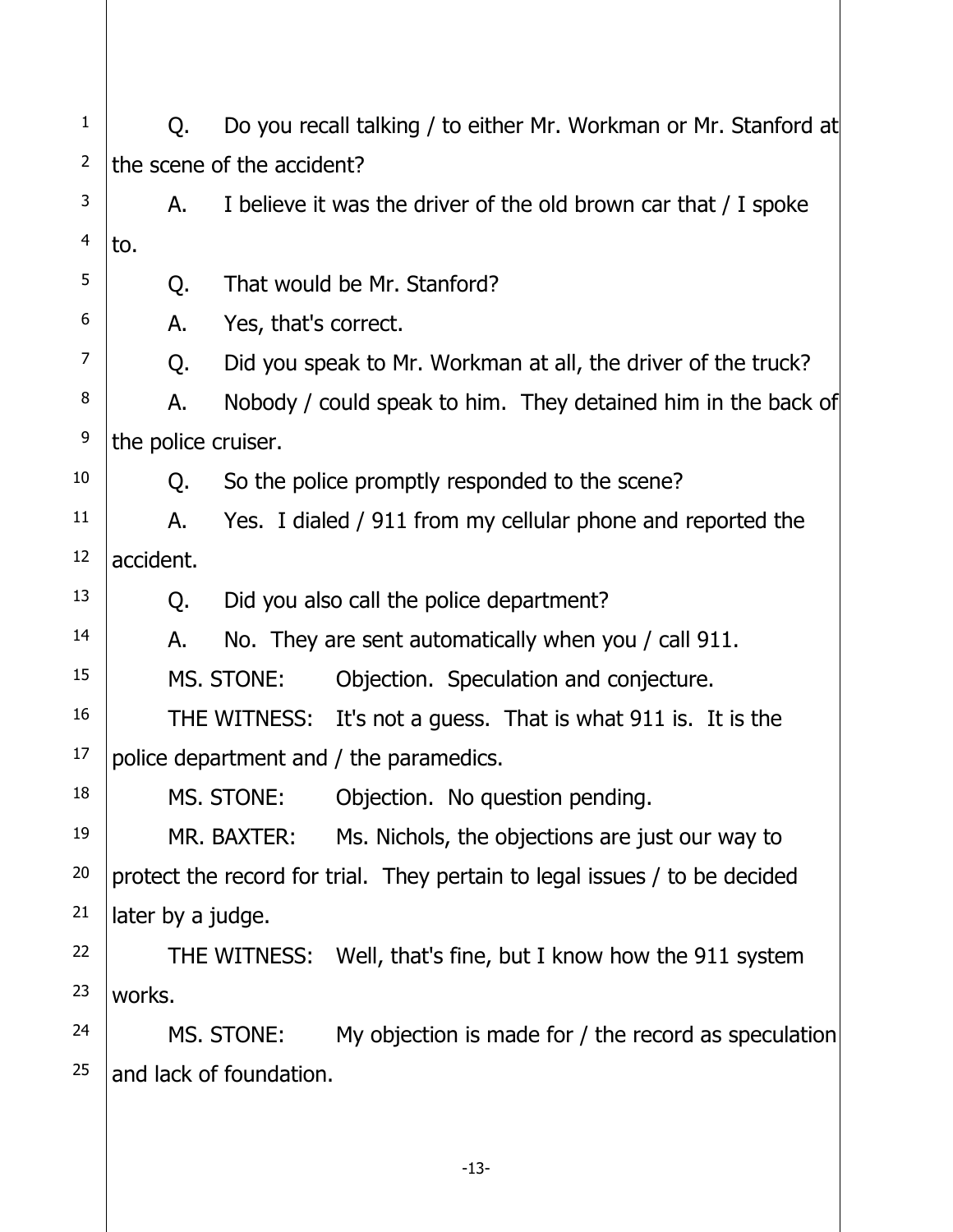| $\mathbf{1}$   | MR. BAXTER:<br>That's fine. Thank you.                                      |  |  |
|----------------|-----------------------------------------------------------------------------|--|--|
| 2              | MR. MORTON:<br>So may I proceed?                                            |  |  |
| 3              | MS. STONE:<br>Yes, sir.                                                     |  |  |
| 4              | BY MR. MORTON:<br>Q. I was asking you about your                            |  |  |
| 5              | conversations / with either Mr. Workman or Mr. Stanford at the scene. Do    |  |  |
| 6              | you recall any of the specifics of those conversations?                     |  |  |
| $\overline{7}$ | I know that I did / not talk to Mr. Workman, the one in the<br>А.           |  |  |
| 8              | police car. I spoke to the driver of the big brown car when the tow truck / |  |  |
| 9              | people were there.                                                          |  |  |
| 10             | Was your automobile towed?<br>Q.                                            |  |  |
| 11             | No. I was not in the accident.<br>А.                                        |  |  |
| 12             | What did Mr. Stanford say to you as the area was / being<br>Q.              |  |  |
| 13             | processed?                                                                  |  |  |
| 14             | I told him he was lucky to be alive considering all the wreckage<br>А.      |  |  |
| 15             | that we were seeing.                                                        |  |  |
| 16             | MS. STONE:<br>Objection. Nonresponsive.                                     |  |  |
| 17             | BY MR. MORTON:<br>Q. What did Mr. Stanford say to you at that               |  |  |
| 18             | time?                                                                       |  |  |
| 19             | He agreed with me that someone was watching out for him,<br>А.              |  |  |
| 20             | and then he asked to borrow my cell / phone to call his mother.             |  |  |
| 21             | Did you loan him your telephone?<br>Q.                                      |  |  |
| 22             | Yes, sir, absolutely.<br>А.                                                 |  |  |
| 23             | MR. MORTON:<br>Ms. Stone, I want to review the police report before         |  |  |
| 24             | I / continue questioning, so why don't you proceed.                         |  |  |
| 25             | MS. STONE:<br>That's fine. I can wait.                                      |  |  |
|                |                                                                             |  |  |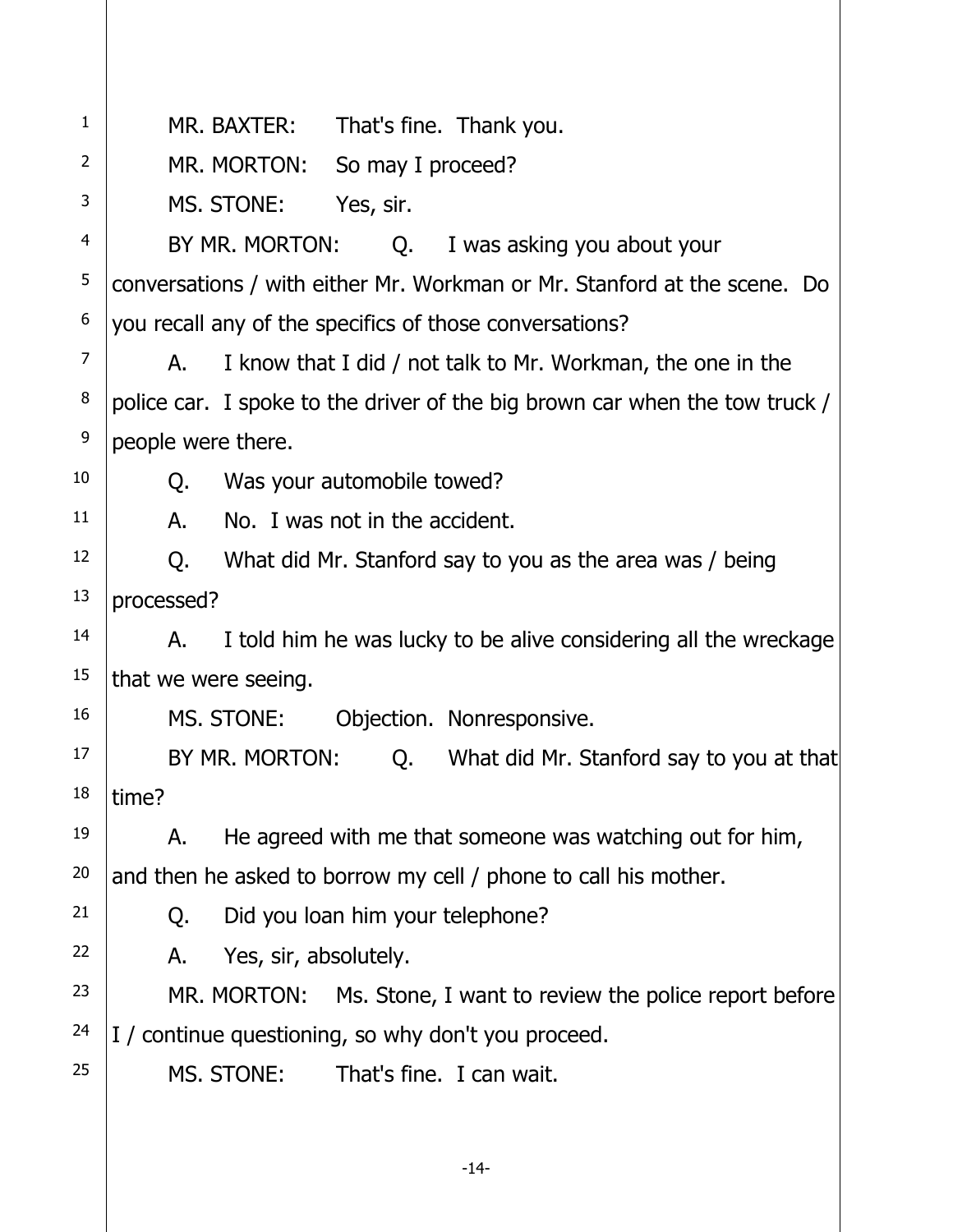| 1              |                      | MR. MORTON:                                                   | I cannot find it right offhand, so go ahead.                   |
|----------------|----------------------|---------------------------------------------------------------|----------------------------------------------------------------|
| 2              |                      | MS. STONE:<br>All right. Thank you. /                         |                                                                |
| 3              |                      | <b>EXAMINATION</b>                                            |                                                                |
| $\overline{4}$ |                      | BY MS. STONE: Q. Ms. Nichols, I represent Mr. Workman, the    |                                                                |
| 5              | driver of the truck. |                                                               |                                                                |
| 6              | А.                   | Hello.                                                        |                                                                |
| $\overline{7}$ | Q.                   | When you changed lanes just prior to the collision, at        |                                                                |
| 8              |                      | approximately what speed / were you traveling?                |                                                                |
| 9              | А.                   | I don't know exactly. That would be hard to estimate.         |                                                                |
| 10             | Q.                   | What is the speed limit on that street, the posted speed?     |                                                                |
| 11             | А.                   | It / varies depending on where you are.                       |                                                                |
| 12             | Q.                   | Within two or three miles of the collision what is the posted |                                                                |
| 13             | speed?               |                                                               |                                                                |
| 14             | Α.                   | I believe it is about 35. /                                   |                                                                |
| 15             | Q.                   | Were you traveling faster or slower than that?                |                                                                |
| 16             | Α.                   | When I started to slow down, I would estimate my speed at     |                                                                |
| 17             | about 35.            |                                                               |                                                                |
| 18             | Q.                   | Okay. At that / moment how far were you behind the            |                                                                |
| 19             | Chevrolet?           |                                                               |                                                                |
| 20             | Α.                   | I guess about half a block.                                   |                                                                |
| 21             | Q.                   |                                                               | Well, try not to guess. Can you approximate the distance you / |
| 22             | were from that car?  |                                                               |                                                                |
| 23             |                      | MR. BAXTER:                                                   | If you don't know, just say so. That is a perfectly            |
| 24             | valid answer.        |                                                               |                                                                |
| 25             |                      |                                                               |                                                                |
|                |                      |                                                               |                                                                |
|                |                      |                                                               |                                                                |